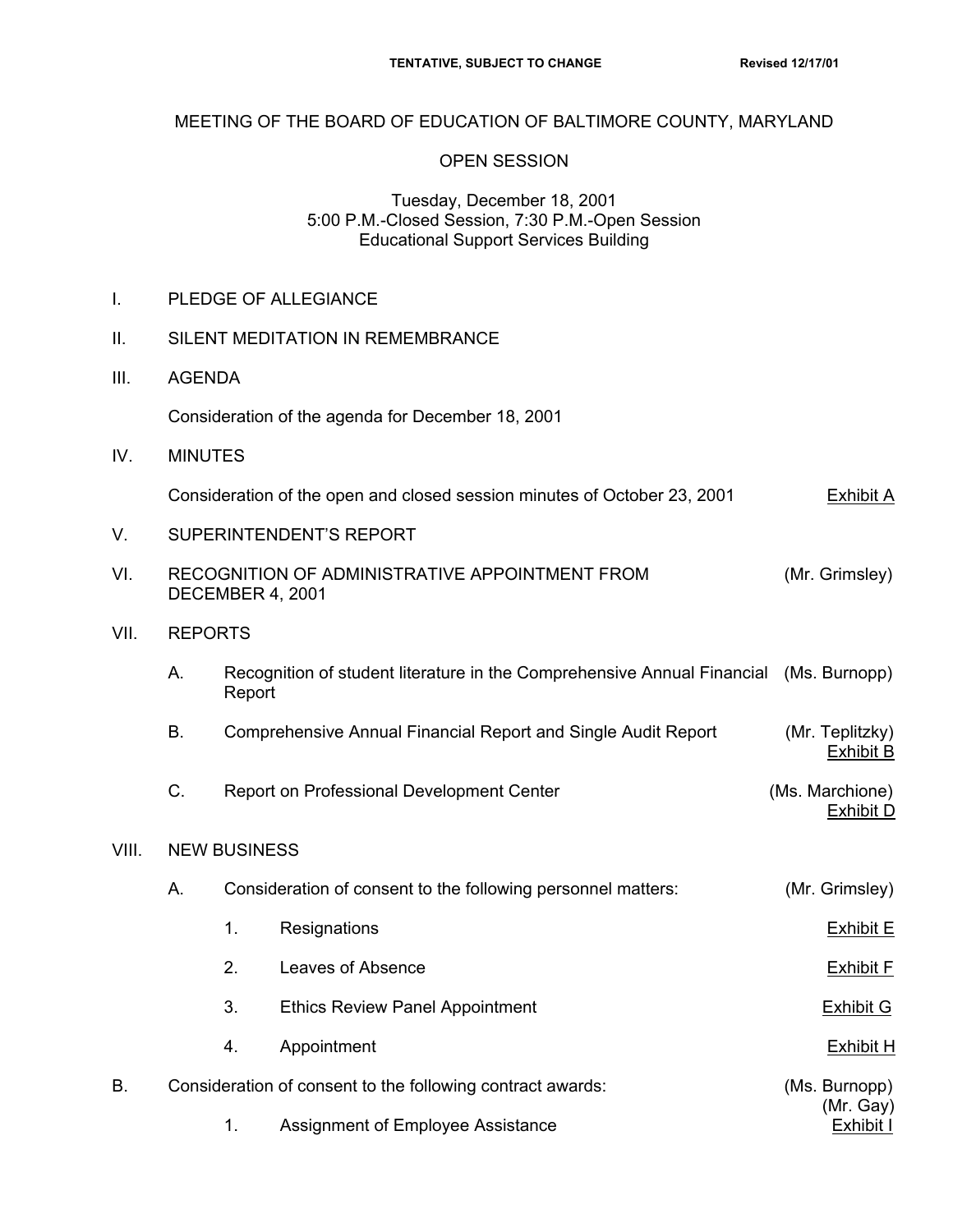## VIII. NEW BUSINESS (Cont.)

- 2. Supplies Contract: Ice Melt
- 3. School Buses

| C. |     | Consideration of consent to the following Building<br>Committee recommendations:    | (Building Committee) |
|----|-----|-------------------------------------------------------------------------------------|----------------------|
|    | 1.  | Major Maintenance Renovation Project - Chatsworth<br><b>Elementary School</b>       | <b>Exhibit J</b>     |
|    | 2.  | Major Maintenance Renovation Project - Deep Creek<br><b>Elementary School</b>       | <b>Exhibit K</b>     |
|    | 3.  | Major Maintenance Renovation Project - Fullerton<br><b>Elementary School</b>        | <b>Exhibit L</b>     |
|    | 4.  | Major Maintenance Renovation Project - Harford Hills<br><b>Elementary School</b>    | <b>Exhibit M</b>     |
|    | 5.  | Major Maintenance Renovation Project - Hernwood<br><b>Elementary School</b>         | Exhibit N            |
|    | 6.  | Major Maintenance Renovation Project - Milbrook<br><b>Elementary School</b>         | <b>Exhibit O</b>     |
|    | 7.  | Major Maintenance Renovation Project - Relay Elementary<br>School                   | <b>Exhibit P</b>     |
|    | 8.  | Major Maintenance Renovation Project - Shady Spring<br><b>Elementary School</b>     | <b>Exhibit Q</b>     |
|    | 9.  | Major Maintenance Renovation Project - Seventh District<br><b>Elementary School</b> | <b>Exhibit R</b>     |
|    | 10. | Major Maintenance Renovation Project - Warren Elementary<br>School                  | <b>Exhibit S</b>     |
|    | 11. | Major Maintenance Renovation Project - Woodbridge<br><b>Elementary School</b>       | Exhibit T            |
|    | 12. | Science Classroom Renovations - Carver Center for Arts<br>and Technology            | <b>Exhibit U</b>     |
|    | 13. | Science Classroom Renovations - Sparrows Point High<br>School                       | <b>Exhibit V</b>     |